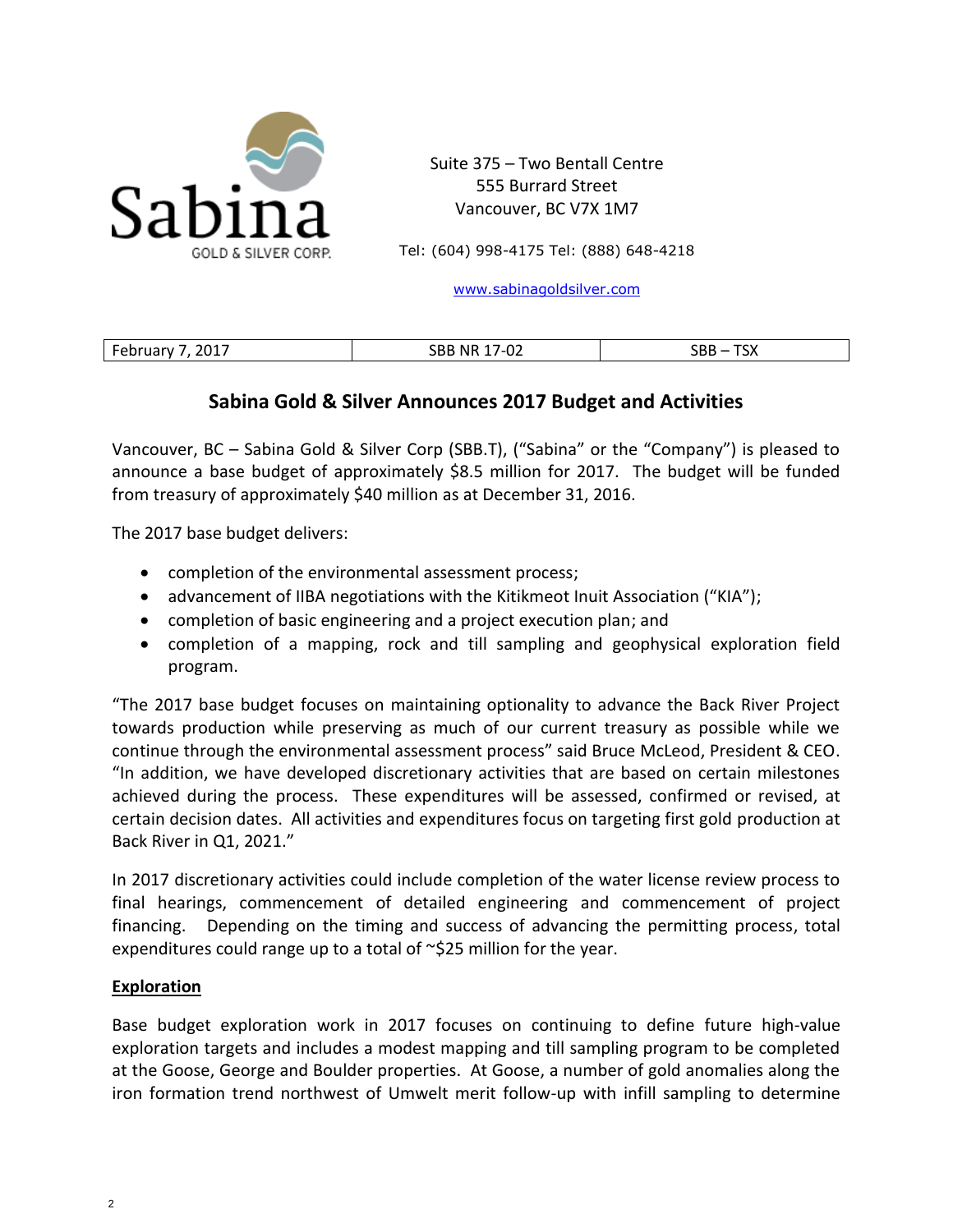their potential for future drilling. At Boulder, approximately 16 km northwest of Llama, detailed mapping and additional prospecting will be undertaken to constrain geometry and mineralization controls to further refine targets to drill ready status. At George, follow up detailed mapping would define the extent and significance of a previously identified area adjacent to the existing LCP North deposit.

Additionally, several high–impact exploration targets have been prioritized for drilling. These targets are focused around the existing Goose deposits, all of which are open, with a view to impacting additional mine life from existing areas. One such high impact target is the Umwelt Vault target, where exceptionally high grade intercepts peripheral to indicated resources within planned underground infrastructure merit follow up. Other priority target areas include testing for extensions to the Llama and Echo deposits and new discovery areas in and around the Convergence trend and the Kogoyok-Echo trend. Drilling could potentially be undertaken later in the year for an additional budget of up to \$5m.

## **Sabina Gold & Silver Corp**

Sabina Gold & Silver Corp. is a well-financed, emerging precious metals company with district scale, world class undeveloped assets in one of the world's newest, politically stable mining jurisdictions: Nunavut, Canada.

Sabina recently released a Feasibility Study on its 100% owned Back River Gold Project which presents a project that has been designed on a fit-for purpose basis, with the potential to produce ~200,000 ounces a year for ~11 years with a rapid payback of 2.9 years. At a US\$1,150 gold price and a 0.80 exchange rate, the Study delivers a potential after tax internal rate of return of approximately 24.2% with an initial CAPEX of \$415 million.

In addition to Back River, Sabina also owns a significant silver royalty on Glencore's Hackett River Project. The silver royalty on Hackett River's silver production is comprised of 22.5% of the first 190 million ounces produced and 12.5% of all silver produced thereafter.

The Company had approximately C\$40 million at December 31, 2016.

For further information please contact:

Nicole Hoeller, Vice-President, Communications: **1 888 648-4218** 

**[nhoeller@sabinagoldsilver.com](mailto:nhoeller@sabinagoldsilver.com)**

## **Forward Looking Information**

This news release contains "forward-looking information" within the meaning of applicable securities laws (the "forward-looking statements"), including our belief as to the extent, results and timing of and various studies relating to permitting and environmental assessment outcomes. These forward-looking statements are made as of the date of this news release. Readers are cautioned not to place undue reliance on forward-looking statements, as there can be no assurance that the future circumstances, outcomes or results anticipated in or implied by